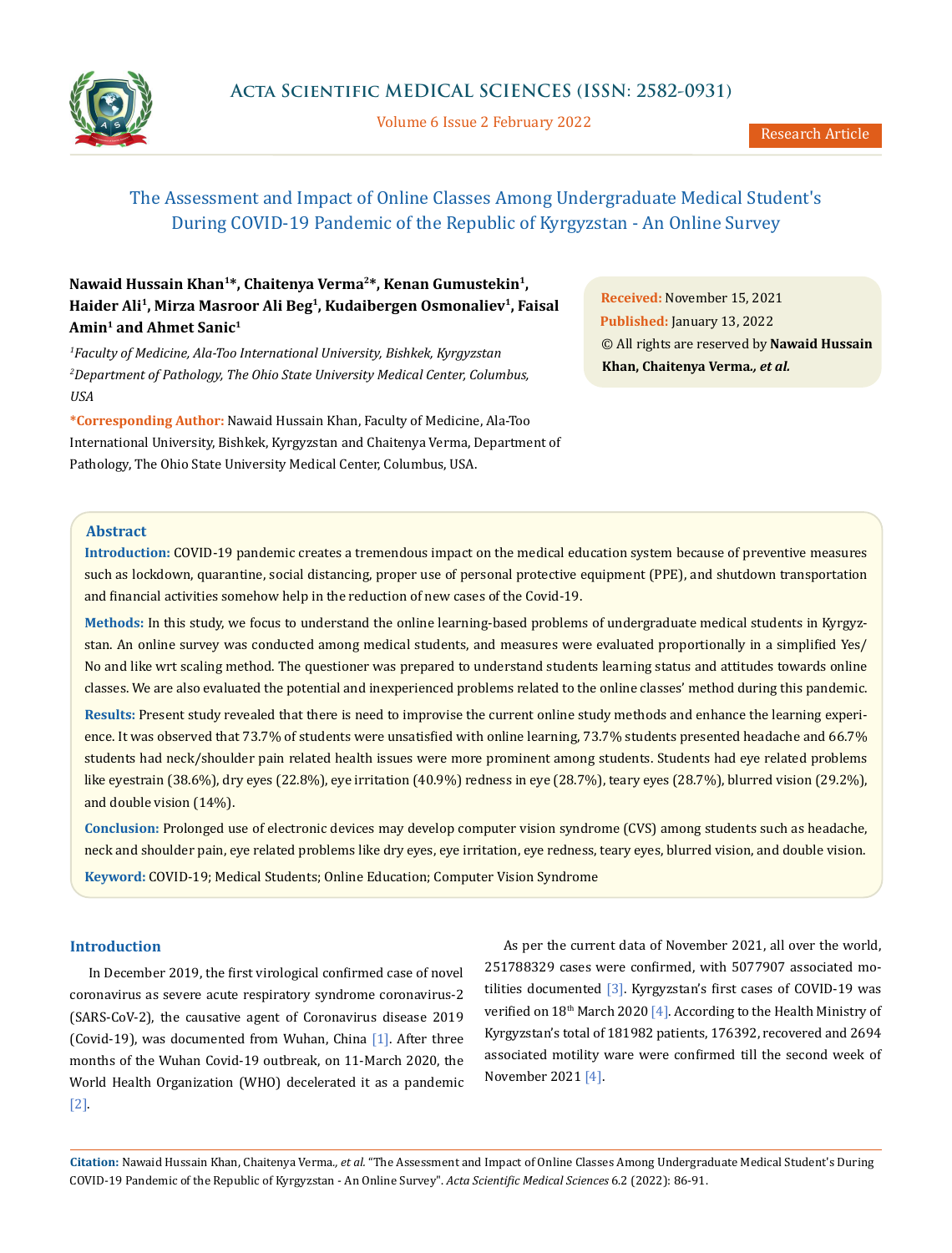The current scenario of the COVID-19 pandemic creates a significant impact on the medical education system. Several studies reported that COVID-19 preventive measures such as lockdown, quarantine, social distancing, proper use of personal protective equipment (PPE), and shutdown of domestic and international transportation and financial activities somehow help in the reduction of new cases of the Covid-19  $[5,6]$ . On the other hand, these preventive measures negatively impacted all educational sectors in general and medical schools in particular in the long term. Therefore, the universities adapted virtual instead of traditional classes for learning around the globe to avoid inconvenience. Comparatively, the medical curriculum's virtual mode is new. It needs assessment and evaluation research studies for improvement and more effective learning protocol [7]. Several editorials, opinions and review articles are published from developed countries  $[8-11]$ .

Continuously using computers, smartphones, and other digital electronic devices/gadgets can cause a set of symptoms known as computer vision syndrome (CVS). According to the American Optometric Association (AOA) definition of CVS, a group of eye and vision-associated complications develops due to excessive and continuous use of electronic devices/gadgets [12,13]. As reported by AOA worldwide, optometrists do ten million eye examinations per year for visual complications associated with computer use. The symptoms of CVS are dry eyes, blurred vision, and eye pain to neck pain, shoulder pain, and headaches [14-16]. Therefore, present study aimed to evaluate the role of online classes and its healthrelated outcomes among the undergraduate medical students.

#### **Material and Method**

This cross-sectional study was based on an online google survey responded by undergraduate medical students from Kyrgyzstan, a landlocked, high-altitude, developing country. The questionnaire was designed and prepared by faculty members of medical school, Ala-Too international university, Bishkek. After approval, the google survey form (Google LLC, U.S.A) was uploaded and shared with all participants via WhatsApp groups (WhatsApp Inc, U.S.A), a social media platform. The initial part of the questionnaire was for general information. The second part is to rely on perception, attitude, and evaluation of online classes' effeteness, knowing the impact and problems faced during online courses. The last portion was for participants' feedback and suggestions, and all questions were mandatory to the response. The inclusion criteria of this study were that participants should be current medical undergraduate students attending online classes during the pandemic and willing to participate in an online survey. At the beginning of the study, details were described, and consent was taken from all patricians. The duration of this study was three days, from 8, Jun-2021 to 11, Jun-2021.

#### **Data collection and analysis**

Responded data were retrieved and downloaded from google form as a Microsoft Excel spreadsheet (version, 2019). The mean ± standard deviation (SD) and median with interquartile ranges (IQR) were calculated for all the study variables. In addition, appropriate statistical summaries and graphical representation has been used according to the distribution of data.

#### **Results**

#### **Participant characteristics**

A total of 171 students responded, of which the majority were second year, 40.4% ( $n = 69$ ), and 28.1% ( $n = 48$ ) were first-year students. Only 7% ( $n = 12$ ), fifth year, 11.7% ( $n = 20$ ) fourth and 12.3% (n = 21) were third-year students. The mean age of the participants was 21.03 year (SD  $\pm$  2.43 year). Among this 45.6% (n = 78) were female and 54.4% (n = 93) were male.

# **Assessment of online classes among medical undergraduate student's**

As we focused on the impact of virtual learning on undergraduate medical students during the COVID-19 pandemic, we observed that (Table 1) 49.7% ( $n = 85$ ) of students missed less than 10% of online classes. Also,  $28.1\%$  (n = 48) and  $18.7\%$  (n = 32) student reported they missed their classes around 10-25% and 25-50% respectively. Only 3.5% (n = 6) students did not attend more than 50% of their online classes. However, overall, 70.8% (n = 121) of students actively participated in online lectures. The smartphone and laptop (50.3%) and (43.9%) respectively were the main devices/gadget used by students for online classes. About 98.8% of students were used the Zoom Application.

The respondents were further evaluated for possible rationality experienced by students. As we mentioned in table 1, about 50% (n = 86) were encountered with lousy internet connectivity. Among all, 11.69% (n = 20) were mange to go back to their native places and confront with time-zone differences, and  $7.6\%$  (n = 13) had gadget

**Citation:** Nawaid Hussain Khan, Chaitenya Verma*., et al.* "The Assessment and Impact of Online Classes Among Undergraduate Medical Student's During COVID-19 Pandemic of the Republic of Kyrgyzstan - An Online Survey". *Acta Scientific Medical Sciences* 6.2 (2022): 86-91.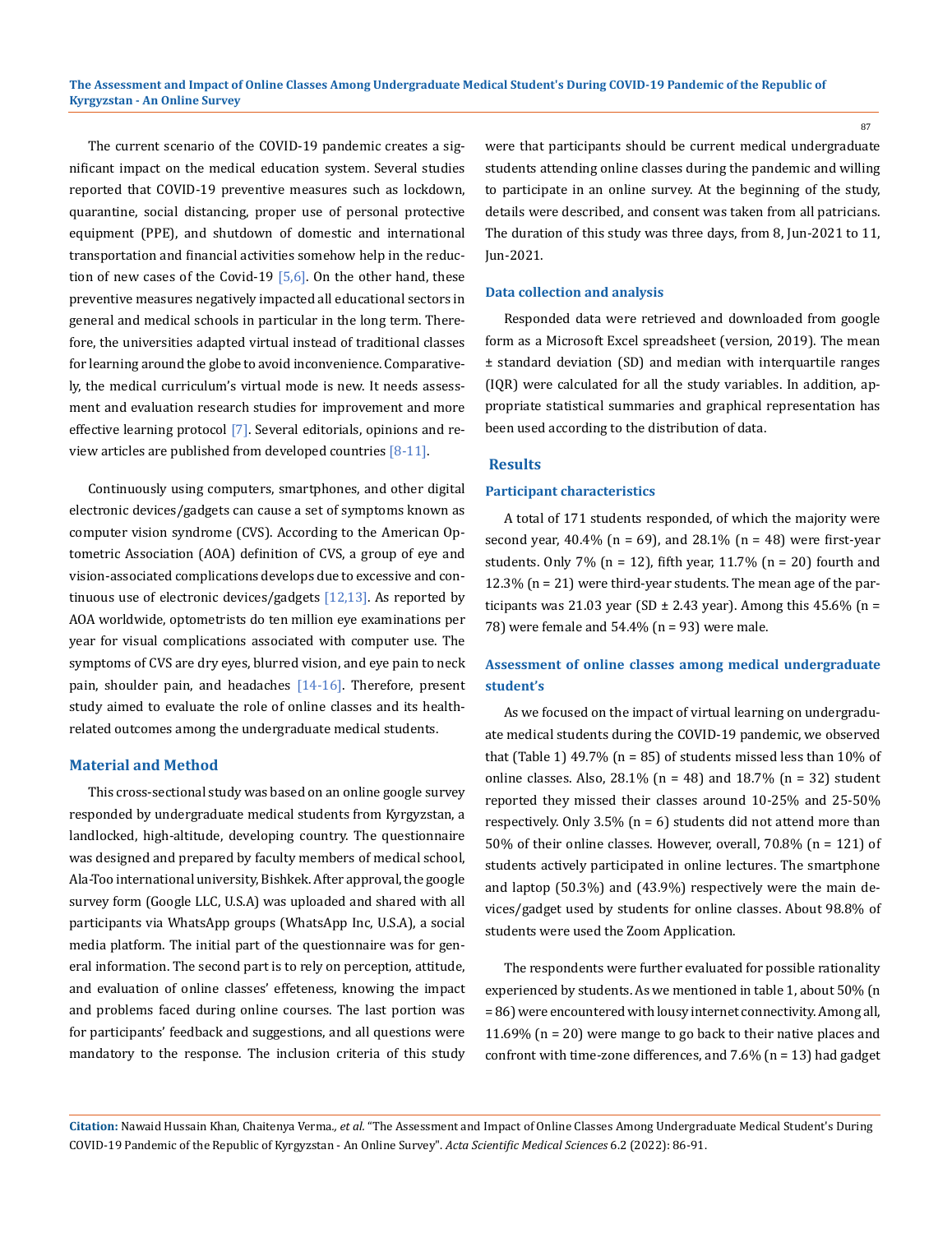**The Assessment and Impact of Online Classes Among Undergraduate Medical Student's During COVID-19 Pandemic of the Republic of Kyrgyzstan - An Online Survey**

| <b>Loss of online</b><br>classes | N(%)      | Urban/Rural<br>during pandemic<br>(n) | <b>Health</b><br>issue<br>n(%) | <b>Internet</b><br>issue<br>n(%) | Time-zone dif-<br><b>ferences</b><br>n(%) | Gadget<br>issue<br>n(%) | <b>Unwillingness</b><br>n(%) |
|----------------------------------|-----------|---------------------------------------|--------------------------------|----------------------------------|-------------------------------------------|-------------------------|------------------------------|
| < 10%                            | 85 (49.7) | 48/37                                 | 19 (11.1)                      | 46 (26.9)                        | 4(2.33)                                   | 8(4.67)                 | 8(4.67)                      |
| $10 - 25%$                       | 48 (28.1) | 28/20                                 | 4(2.3)                         | 25(14.6)                         | 7(4.09)                                   | 3(1.75)                 | 9(12.67)                     |
| $> 25\% - 50\%$                  | 32(18.7)  | 21/11                                 | 2(1.2)                         | 12(7.0)                          | 7(4.09)                                   | 2(1.16)                 | 9(12.67)                     |
| $50\% - 75\%$                    | 3(1.8)    | 3/0                                   | 0(0)                           | 1(0.6)                           | 2(1.16)                                   | 0(0)                    | 1(0.58)                      |
| > 75%                            | 3(1.8)    | 0/3                                   | 0(0)                           | 2(1.2)                           | 0(0)                                      | 0(0)                    | 0(0)                         |

Table 1: Rationality of possible reasons for loss of online classes during COVID-19 pandemic.

related issues. The number of students who missed online-lecture due to health-related issues was  $14.61\%$  (n = 25) during this lockdown, although health issues are not questioned/mentioned. However, students who were unwilling to attend these online classes were quiet enough  $(15.78\%; n = 27)$ . Among all students, 72.5% (n = 124) agreed that the shared recorded video of online lecture was useful. Also, about 50.3% (n = 86) were unable to make personal notes during online lectures. More than half about 58.5% of participants lived in urban areas, and the remaining 41.5% lived in rural regions during this pandemic. Among all the 61.4% (n = 105) were unable to give proper attention from home during online lectures. However as per the participants the quality of internet strength were following only 7% ( $n = 12$ ) had poor, 53.8% ( $n = 92$ ) average,  $27.5\%$  (n = 47) good,  $11.6\%$  (n = 20) very good and excellent internet strength. Surprisingly, based on geographical data, it seems not to influence as much as we were expecting.

In our study cohort, only  $23.4\%$  (n = 40) students were familiar with online classes before the pandemic; remains were first-time users. This is likely another reason the satisfactory level and experience was wide-ranging in an online classroom methodology.

As described in figure 1, only  $35.7\%$  (n = 61) of students considered the content provided in online classes sufficient to remain 64.3% (n = 110) completely disagreed with this statement. In detail, only  $5.3\%$  (Agree;  $n = 9$ ) and  $4.7\%$  (Strongly agree;  $n = 8$ ) students show agreement with online teaching mode is better than the classroom mode. On the other hand,  $31\%$  (Disagree;  $n = 53$ ) and 39.2% (Strongly disagree;  $n = 67$ ) students completely disagreed with the online classroom method. However, 19.9% (n = 34) of student was neutral on this question.



88

**Figure 1:** Agreement and disagreement on online classroom method and their satisfactory level.

The majority of students showed a negative attitude regarding the online teaching method. However, the teacher's or demonstrator's effort or allowing students to ask questions during online classes is 94.7%.

#### **The impact of online classes upon student's health**

As shown in figure 2, among the all-respondent,  $73.7\%$  (n = 126) students felt headache and 66.7% (n = 114) was neck and shoulder pain. Second most common symptoms were associated with eye related problems like eyestrain ( $n = 66$ ; 38.6%), dry eyes  $(n = 39; 22.8\%)$ , eye irritation  $(n = 70; 40.9\%)$  and redness in eye  $(n = 49; 28.7%)$ . Even some of them are intricated with teary eyes  $(n = 49; 28.7%)$ , blurred vision  $(n = 50; 29.2%)$ , double vision  $(n = 100)$ 24; 14%) as well.

**Citation:** Nawaid Hussain Khan, Chaitenya Verma*., et al.* "The Assessment and Impact of Online Classes Among Undergraduate Medical Student's During COVID-19 Pandemic of the Republic of Kyrgyzstan - An Online Survey". *Acta Scientific Medical Sciences* 6.2 (2022): 86-91.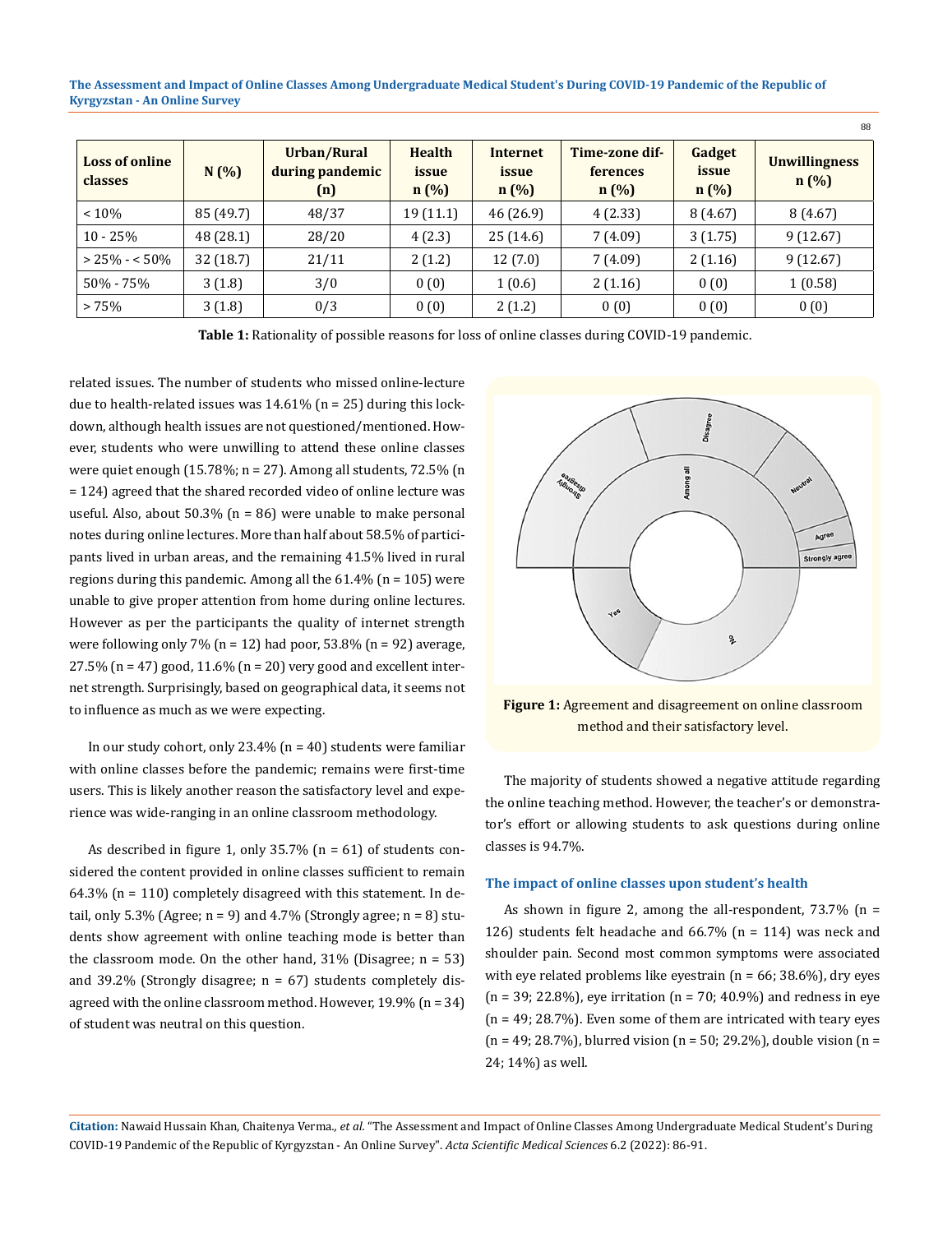

**Figure 2:** Tree-map showing the burden of individual symptoms among all students attending online classes.

These health-related issues are associated with computer vision syndrome. The symptoms are steadily affixed with spending hours on the computer and other gadgets for various uses, including online classes. The average time spent on-screen was 5.5 h/day (± 1.36 h) for study, and the average sleeping time was  $6.99h/day (±$ 0.85 h). COVID-19 lockdown and excessive use of electronic devices affected student's life. It was a non-habitual online study practice that affected their study life-most of the students experienced this study method for the first time in their life.

The overall  $73.7\%$  (n = 126) students were unsatisfied with online classes. The effectiveness of online courses was graded on the Likert 1 to 10 scale. Respondents' details were summarized in figure 3; on the other hand, the significant suggestions of students for improvements in the quality and effectiveness of online classes and post-pandemic recommendations were mentioned in table 2.

| <b>Suggestions</b>                                                                         | Participants % (n) |
|--------------------------------------------------------------------------------------------|--------------------|
| The duration of each class should be less<br>than 50 minutes                               | $40.9\%$ (n = 70)  |
| Per-day classes should not be more than<br>four hours.                                     | $40.4\%$ (n = 69)  |
| The strength of class should be<br>maximum 20 students                                     | $19.9\%$ (n = 34)  |
| Power point presentation (slides) should<br>be compact and easy to understand              | $46.2\%$ (n = 79)  |
| Faculty should give assignment works to<br>students                                        | $28.7\%$ (n = 49)  |
| Post-pandemic university arrange<br>supplementary practical and clinical<br>demonstrations | $66.1\%$ (n = 113) |

**Table 2:** The summary of student's suggestions.



**Figure 3:** Rating of online classes on Likert scale (1-10) and frequency of satisfied student.

Dark grey; the number of students on each scale point, Light grey; the number of students answered satisfied on individuals Likert scale.

#### **Discussion and Conclusion**

The COVID-19 outbreak affected society and changed our life by all means. Therefore, to break the chain of corona infection in the community, it was mandatory to impose a lockdown. Somehow, that is the possible option available in the year 2019 and year 2020, even in the year 2021 in some countries. To this, educational institutions were closed on time. Further, the online teaching method was adopted promptly to deliver the education on doorsteps. But unfortunately, the results are not as reasonable, or it's too early to measure long-term consequences on students' lives. Therefore, it is necessary to preserve all data from various countries and communities to assess the long-term impact of the online teaching

**Citation:** Nawaid Hussain Khan, Chaitenya Verma*., et al.* "The Assessment and Impact of Online Classes Among Undergraduate Medical Student's During COVID-19 Pandemic of the Republic of Kyrgyzstan - An Online Survey". *Acta Scientific Medical Sciences* 6.2 (2022): 86-91.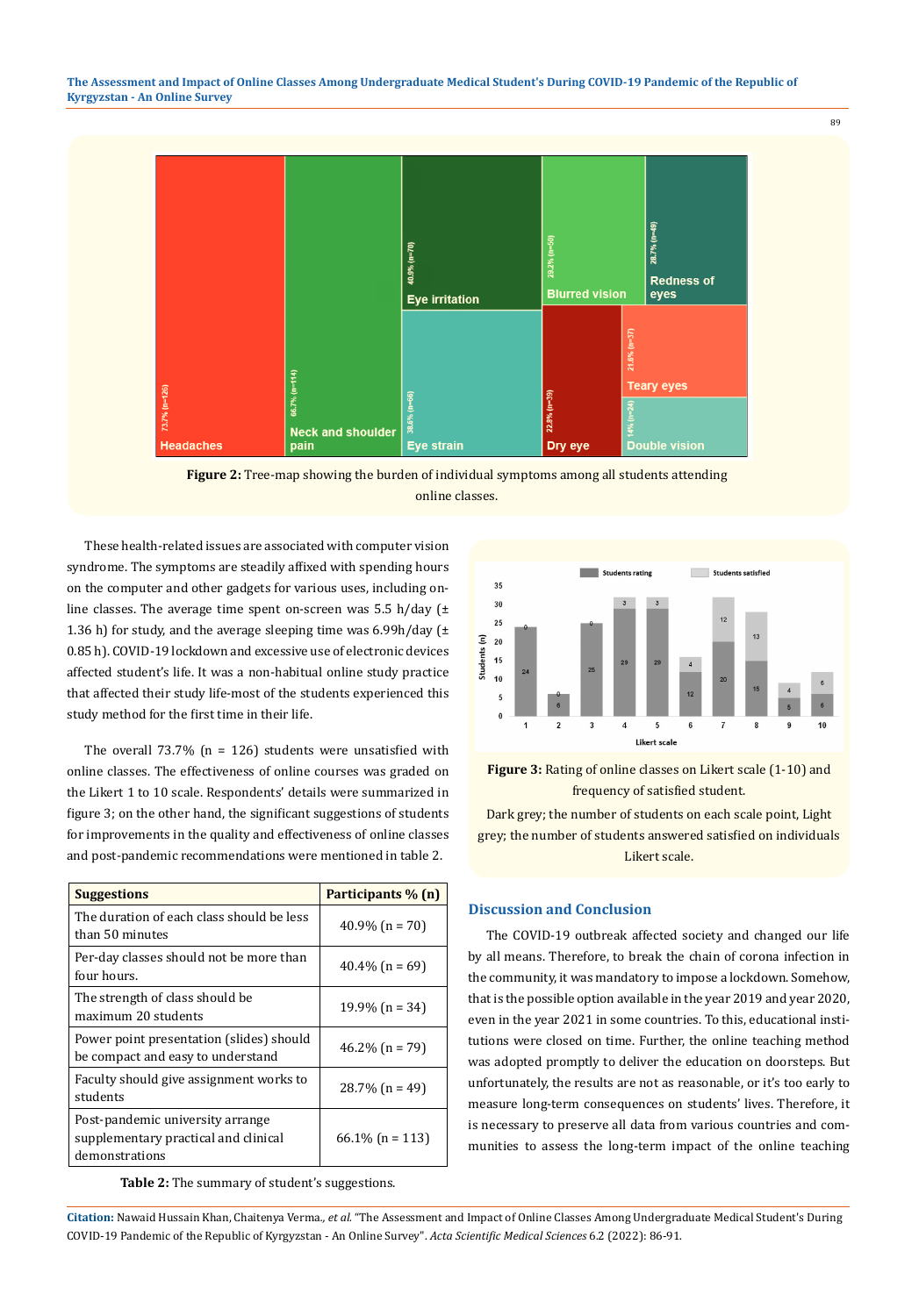method. A large cohort will help improve online teaching methods and course outline/content for online teaching methods. It can also help to know how many students can cope with future consequences. In the current scenario, 64.3% of students did not comply with an existing online teaching method. However, agreement and disagreement levels are wide-ranging based on individuals' skills and learning capabilities.

#### **Conclusion**

we observed that prolonged use of electronic gadgets during online study classes affects students' health and had related complications. During the online mode study students presented computer associated syndrome such as headache, neck and shoulder pain, eye related problems like dry eyes, eye irritation, eye redness, teary eyes, blurred vision, and double vision.

## **Limitations, Recommendation, and Policy**

Single site questioner based observational study was the lacunae of the study. Present study suggested to involve large number of participants with multiple sites to conclude the computer associated syndrome due to long term online education. Due to pandemic, this observational study to understand the role of online classes using electronic gadgets to conclude the actual impact on students' health and its effectiveness.

#### **Further Research Recommendation**

Large number of participants, multiple sites, more specific and précised questioners related to electronic gadgets impacting student's health.

#### **Bibliography**

- 1. [Du Toit A. "Outbreak of a novel coronavirus".](https://pubmed.ncbi.nlm.nih.gov/31988490/) *Nature Reviews Microbiology* [18.3 \(2020\): 123.](https://pubmed.ncbi.nlm.nih.gov/31988490/)
- 2. [WHO announces COVID-19 outbreak a pandemic.](https://www.euro.who.int/en/health-topics/health-emergencies/coronavirus-covid-19/news/news/2020/3/who-announces-covid-19-outbreak-a-pandemic)
- 3. [WHO Coronavirus \(COVID-19\) Dashboard.](https://covid19.who.int/)
- 4. Ministry of Health and Social Development of the Kyrgyz Republic.
- 5. Anderson RM., *et al.* ["How will country-based mitigation mea](https://pubmed.ncbi.nlm.nih.gov/32164834/)[sures influence the course of the COVID-19 epidemic".](https://pubmed.ncbi.nlm.nih.gov/32164834/) *Lancet* [395.10228 \(2020\): 931-934.](https://pubmed.ncbi.nlm.nih.gov/32164834/)
- 6. Lau H., *et al*[. "The positive impact of lockdown in Wuhan on](https://pubmed.ncbi.nlm.nih.gov/32181488/)  [containing the COVID-19 outbreak in China".](https://pubmed.ncbi.nlm.nih.gov/32181488/) *Journal of Travel Medicine* [27.3 \(2020\): taaa037.](https://pubmed.ncbi.nlm.nih.gov/32181488/)
- 7. [Lao T and C Gonzales. "Understanding Online Learning](https://www.researchgate.net/publication/309032276_Understanding_Online_Learning_Through_a_Qualitative_Description_of_Profesors_and_Students%27_Experiences)  [Through a Qualitative Description of Professor and Students'](https://www.researchgate.net/publication/309032276_Understanding_Online_Learning_Through_a_Qualitative_Description_of_Profesors_and_Students%27_Experiences)  Experiences". *[The Journal of Technology and Teacher Education](https://www.researchgate.net/publication/309032276_Understanding_Online_Learning_Through_a_Qualitative_Description_of_Profesors_and_Students%27_Experiences)* [13 \(2005\): 459-474.](https://www.researchgate.net/publication/309032276_Understanding_Online_Learning_Through_a_Qualitative_Description_of_Profesors_and_Students%27_Experiences)
- 8. [Rose S. "Medical Student Education in the Time of COVID-19".](https://pubmed.ncbi.nlm.nih.gov/32232420/)  *JAMA* [323.21 \(2020\): 2131-2132.](https://pubmed.ncbi.nlm.nih.gov/32232420/)
- 9. Ferrel MN and Ryan JJ. "The Impact of COVID-19 on Medical Education". *Cureus* [12.3 \(2020\): e7492.](https://www.ncbi.nlm.nih.gov/pmc/articles/PMC7193226/)
- 10. Mukhopadhyay S., *et al.* ["Leveraging Technology for Remote](https://pubmed.ncbi.nlm.nih.gov/32364793/)  [Learning in the Era of COVID-19 and Social Distancing".](https://pubmed.ncbi.nlm.nih.gov/32364793/) *Ar[chives of Pathology and Laboratory Medicine](https://pubmed.ncbi.nlm.nih.gov/32364793/)* 144.9 (2020): [1027-1036.](https://pubmed.ncbi.nlm.nih.gov/32364793/)
- 11. [Papapanou M. "Medical education challenges and innovations](https://pubmed.ncbi.nlm.nih.gov/33782202/)  during COVID-19 pandemic". *[Postgraduate Medical Journal](https://pubmed.ncbi.nlm.nih.gov/33782202/)*  [\(2021\): 140032.](https://pubmed.ncbi.nlm.nih.gov/33782202/)
- 12. [Loh K and Redd S. "Understanding and preventing computer](https://www.ncbi.nlm.nih.gov/pmc/articles/PMC4170366/)  vision syndrome". *[Malaysian Family Physician](https://www.ncbi.nlm.nih.gov/pmc/articles/PMC4170366/)* 3.3 (2008): 128- [130.](https://www.ncbi.nlm.nih.gov/pmc/articles/PMC4170366/)
- 13. [American Optometric Association. Computer vision syn](https://www.aoa.org/healthy-eyes/eye-and-vision-conditions/computer-vision-syndrome?sso=y)[drome: protecting your eyes at work.](https://www.aoa.org/healthy-eyes/eye-and-vision-conditions/computer-vision-syndrome?sso=y)
- 14. Logaraj M., *et al.* ["Computer vision syndrome and associated](https://pubmed.ncbi.nlm.nih.gov/24761234/)  [factors among medical and engineering students in Chennai".](https://pubmed.ncbi.nlm.nih.gov/24761234/)  *[The Annals of Medical and Health Science Research](https://pubmed.ncbi.nlm.nih.gov/24761234/)* 4.2 (2014): [179-185.](https://pubmed.ncbi.nlm.nih.gov/24761234/)
- 15. Seguí Mdel M., *et al.* ["A reliable and valid questionnaire was](https://pubmed.ncbi.nlm.nih.gov/25744132/)  [developed to measure computer vision syndrome at the work](https://pubmed.ncbi.nlm.nih.gov/25744132/)place". *[Journal of Clinical Epidemiology](https://pubmed.ncbi.nlm.nih.gov/25744132/)* 68.6 (2015): 662-673.
- 16. Blehm C., *et al.* ["Computer vision syndrome: a review".](https://pubmed.ncbi.nlm.nih.gov/15850814/) *Survey [of Ophthalmology](https://pubmed.ncbi.nlm.nih.gov/15850814/)* 50.3 (2005): 253-262.
- 17. Johnson, Nicole., *et al.* ["US Faculty and Administrators' Expe](https://files.eric.ed.gov/fulltext/EJ1260365.pdf)[riences and Approaches in the Early Weeks of the COVID-19](https://files.eric.ed.gov/fulltext/EJ1260365.pdf)  Pandemic". *[Online Learning](https://files.eric.ed.gov/fulltext/EJ1260365.pdf)* 24.2 (2020): 6-21.
- 18. Cohen Alison K., *et al.* ["A Descriptive study of COVID-19–re](https://www.ncbi.nlm.nih.gov/pmc/articles/PMC7313499/)[lated experiences and perspectives of a national sample of](https://www.ncbi.nlm.nih.gov/pmc/articles/PMC7313499/)  college students in spring 2020". *[Journal of Adolescent Health](https://www.ncbi.nlm.nih.gov/pmc/articles/PMC7313499/)* [67.3 \(2020\): 369-375.](https://www.ncbi.nlm.nih.gov/pmc/articles/PMC7313499/)

**Citation:** Nawaid Hussain Khan, Chaitenya Verma*., et al.* "The Assessment and Impact of Online Classes Among Undergraduate Medical Student's During COVID-19 Pandemic of the Republic of Kyrgyzstan - An Online Survey". *Acta Scientific Medical Sciences* 6.2 (2022): 86-91.